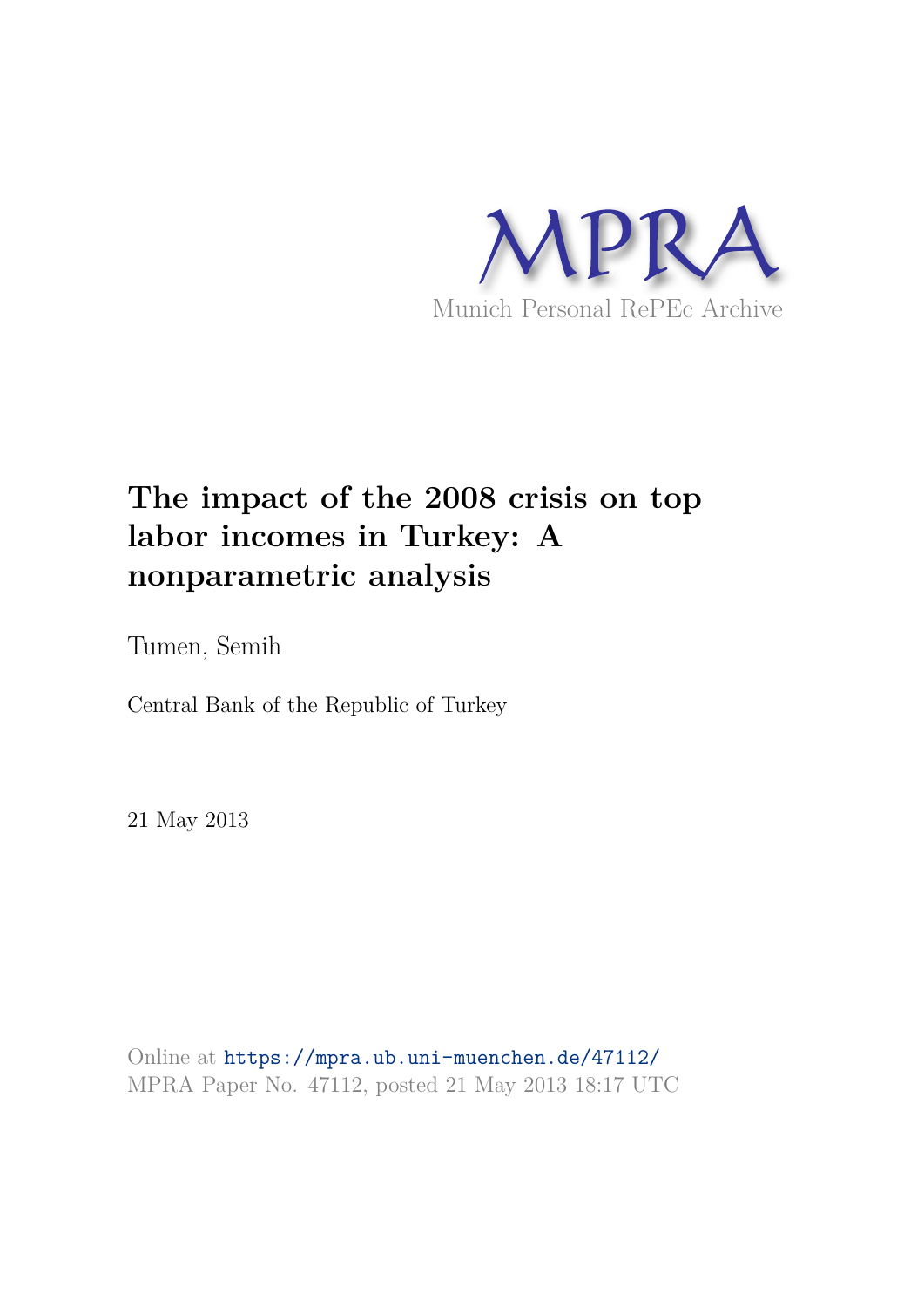# The Impact of the 2008 Crisis on Top Labor Incomes in Turkey: A Nonparametric Analysis<sup>∗</sup>

Semih Tumen †

*Central Bank of the Republic of Turkey*

May 21, 2013

#### Abstract

This paper presents a nonparametric analysis of the impact of the 2008 crisis on earnings distribution in Turkey. Using micro-level data from the Household Labor Force Survey (2004 – 2011), I show that the crisis has operated most visibly above the upper quartile of the earnings distribution. I present three main findings: (1) the share of the top decile—especially the top percentile—has increased significantly right after the crisis, (2) the top quartile (i.e., the right tail) of labor incomes in Turkey resembles, on average, a Pareto distribution with a corresponding Gini coefficient of around 0.23, and (3) following the crisis, the earnings differentials have widened above the top quartile and wildly deviated from the Pareto form. I document that the changes observed right after the crisis have mostly been temporary; that is, a normalization process has operated in the aftermath of the crisis. I argue that the health of the domestic banking system might be an important determinant of the effect of large scale financial crises on top labor incomes. A sound banking system can generate income polarization in a country, when global crises lead to asymmetric income reallocations across sectors.

JEL codes: C14, D33, J31.

Keywords: Earnings differentials; inequality; the 2008 crisis; Turkish Household Labor Force Survey.

<sup>∗</sup>I thank Hakan Ercan, Bradley Heim (the editor), Thomas Lange, Hakki Yazici, Tugba Zeydanli, and seminar participants at Hacettepe University for helpful comments and suggestions. The views expressed here are of my own and do not necessarily reflect those of the Central Bank of the Republic of Turkey. All errors are mine.

<sup>†</sup> semih.tumen@tcmb.gov.tr. Research and Monetary Policy Department, Central Bank of the Republic of Turkey, Istiklal Cad. No:10, 06100 Ulus, Ankara, Turkey.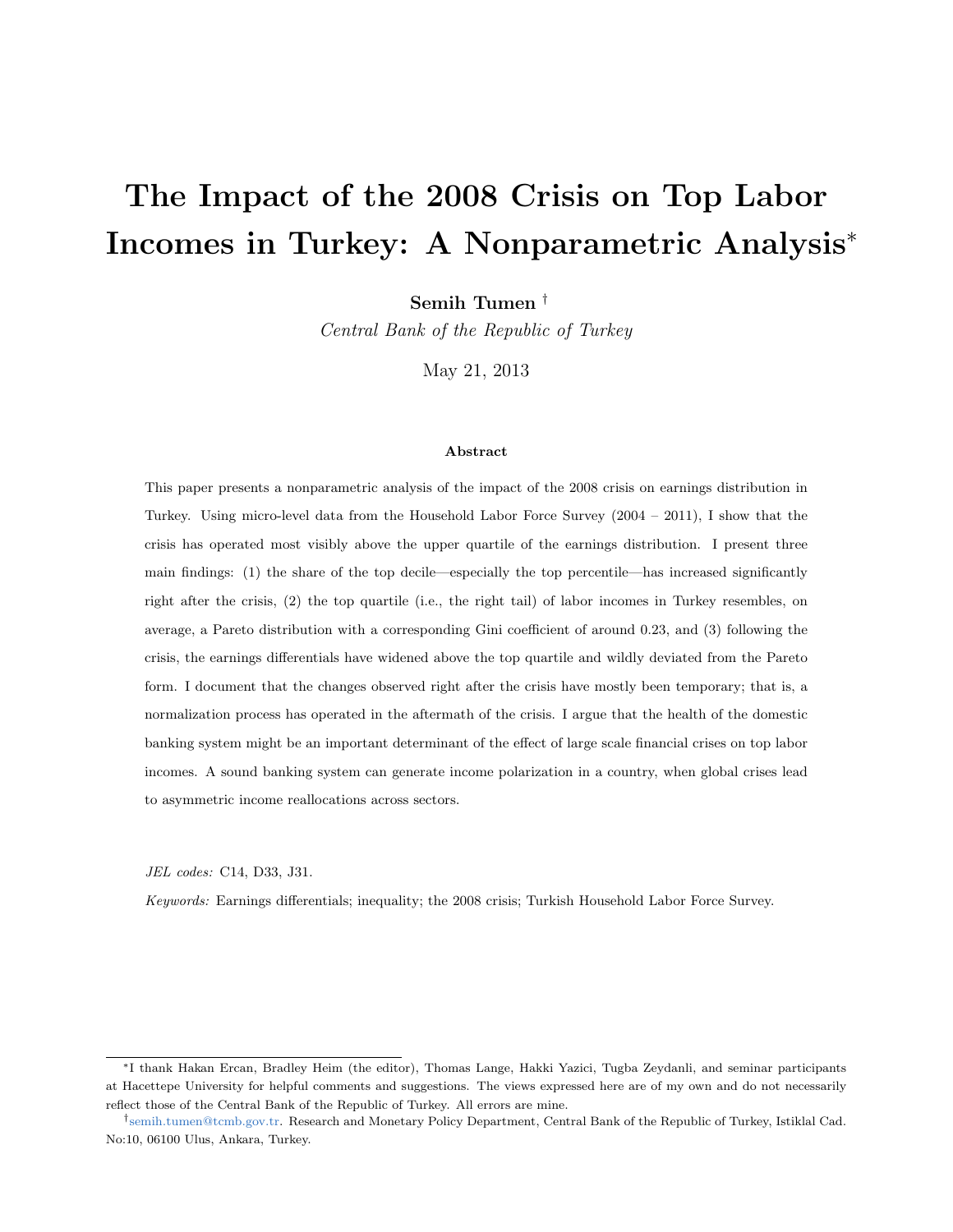### 1 Introduction

Top incomes capture only a small fraction of the population, but they represent a quite significant share of total income and total taxes paid in an economy [Atkinson, Piketty, and Saez (2011)]. Hence, the extent of inequality is very sensitive to movements in top income shares. The same is true when the focus is only the labor income. The labor markets have recently been generating considerable inequality in developed countries, especially in the United States, with the very top earners capturing a large fraction of total income. Estimates based on US earnings data reveal that labor income earned at the top percentile has surged from 5.1 percent in 1970s to 12.4 percent in 2007 [Saez (2008)]. Similar changes have also been recorded in most European countries and Japan, in slightly smaller magnitudes [Piketty, Saez, and Stantcheva (2013)].

In the literature, there is an unsettled issue that I want to highlight: the effect of economic crises on top labor incomes. Although the underlying mechanisms are still unclear, the main consensus is that the degree of earnings inequality generally goes down right after the shock  $[Atkinson and Morelli (2011)]<sup>1</sup>$  To check whether this consensus can turn into a general rule and to understand the underlying mechanisms that can connect crises to inequality, a larger volume of empirical evidence from studies based on individual country experiences are needed.

In this study, I investigate the effect of the 2008 crisis on top labor incomes and, more generally, on earnings differentials in Turkey. The Turkish case is interesting, because Turkey has demonstrated one of the most resilient macroeconomic performances as a response to the crisis. Past unpleasant experiences—mainly the crises of 1990s—had revealed severe deficiencies in the Turkish banking system. The burden was so large that all of the financial regulations and policies designed in the last 10 years targeted a strong, stable, and credible banking system so as not to face similar catastrophic experiences again. Having this strong banking system in the background, the negative effects of the 2008 crisis have only been transitory, sector-specific, and moderate.

<sup>1</sup>For alternative explanations on the potential mechanisms, see, for example, Kumhof and Ranciere (2010), Fitoussi and Saraceno (2010), Rajan (2010), and Philippon and Reshef (2012).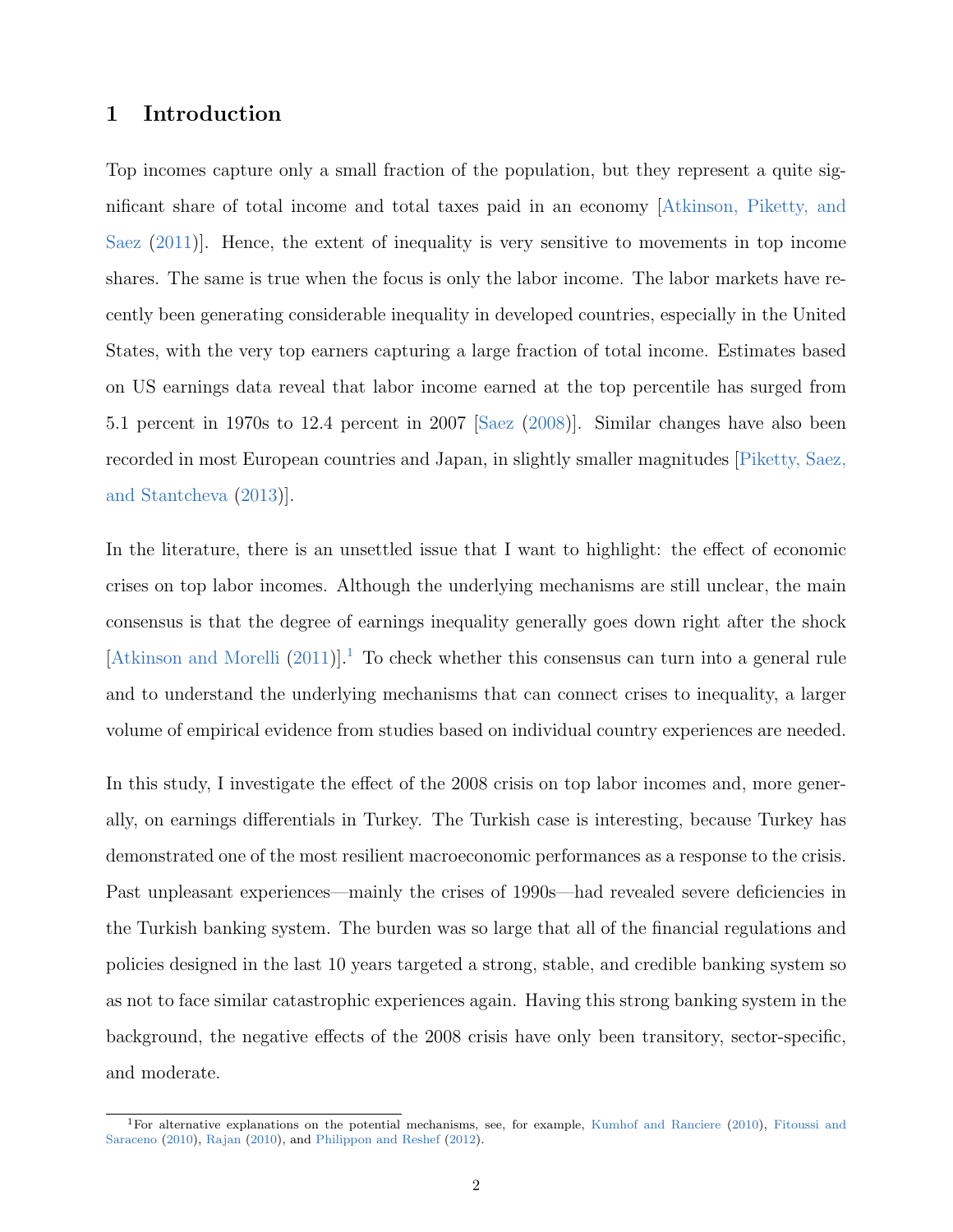I group the empirical results under three main categories. First, I find that the share of the top decile, especially the top percentile, has increased significantly right after the crisis. In particular, I show that the share of the top percentile is stabilized around 5 percent for the period 2004–2008, but it jumped to 8 percent in 2009. A normalization process has operated thereafter, pushing the share of the top percentile back to around 5 percent. This is in contrast with what the empirical literature on the link between crises and inequality reports. For example, Roine, Vlachos, and Waldenstrom (2009) find using cross-country data covering the period 1900–2000 that a financial crisis—domestic or international—would permanently reduce the share of the top 1 percent by about 0.2 percentage points for each year of the crisis. Using data from the US, Morelli (2011) shows that the top percentile has been negatively affected for three years following the financial crisis, before starting to recover.

Although this result sharply deviates from what the literature documents, it nevertheless communicates important insights regarding the mechanisms that may be potentially affecting the changes in the income share of the top percentile during financial crises. First of all, based on real macroeconomic indicators, the effect of the 2008 crisis on the Turkish economy looked severe. The GDP growth was -5 percent in 2009 and the rate of unemployment in the non-agriculture sector jumped from 12 percent to 19 percent. But the banking sector was still healthy and the repercussions were never felt like the waves of a banking shock. Profits in the banking sector were quite high, which kept the salaries high and generated large bonuses for top employees.<sup>2</sup> Based on this observation, I argue that the health of the domestic banking system might be an important determinant of the effect of global financial crises on top one percent earners [see Bell and van Reenen (2010) for a similar insight]. This is an interesting case, because it suggests that a sound banking system can generate income polarization in the society, when global crises lead to asymmetric income reallocations across sectors.

The main mechanism at work might have been operating through the structure and the composition of the financial assets. For example, in the U.S., the "bad" assets have been the major problem; they pulled the returns and profits down in the entire economy. The negative

 $2$ This is in sharp contrast with the case in the US and most of the other developed countries. Lee and Rose (2010) document that bank profitability was damped and the whole banking system was under significant liquidity pressure in 2009.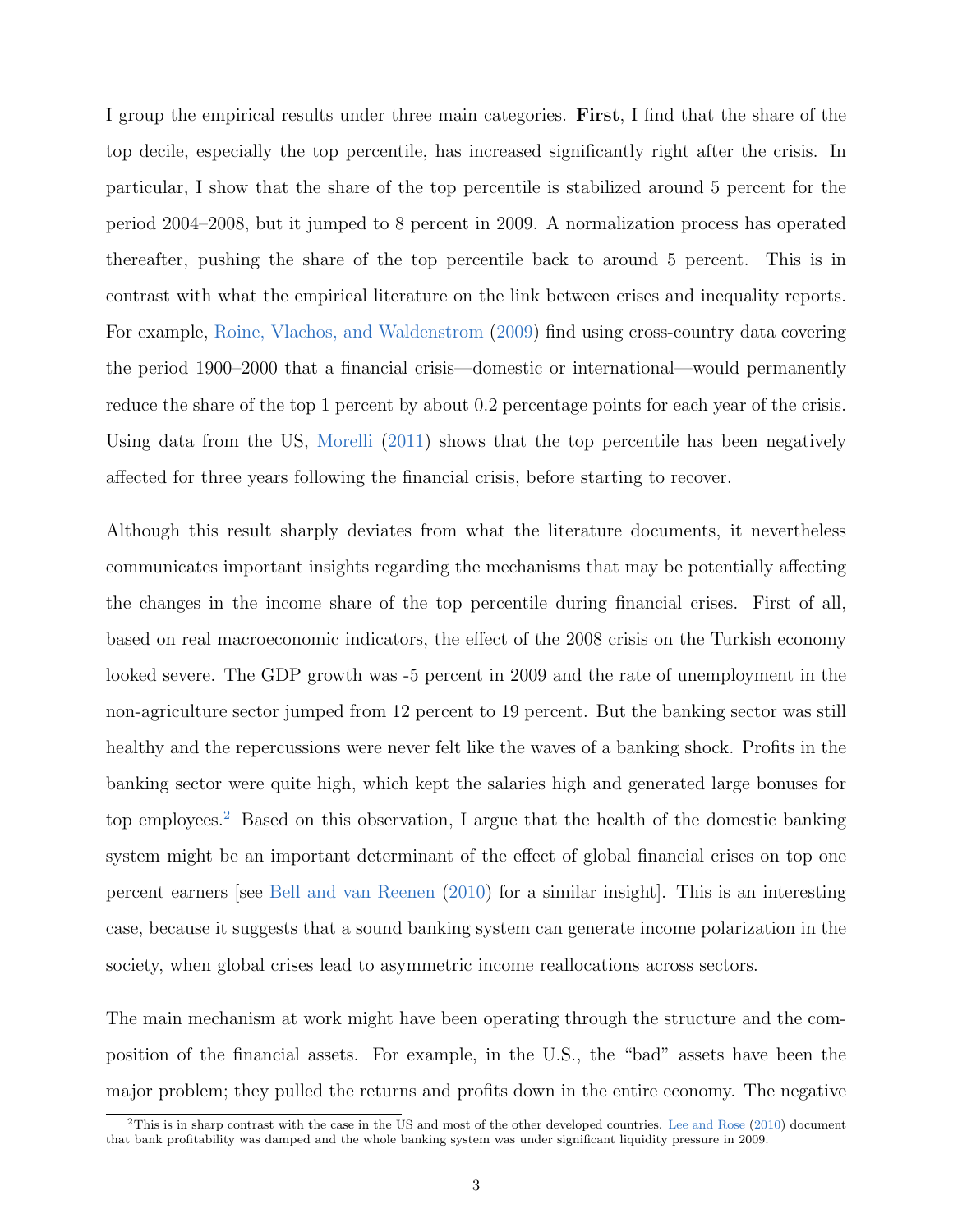consequences of the crisis have been persistent and severe. The Turkish banking system, on the other hand, did not have a significant amount of bad assets. The crisis hit the economy through temporary capital outflows—i.e., outflow of the so-called hot money. The resulting temporary increase in the returns of interest bearing assets opened up huge profit opportunities for asset holders. This in turn inflated earnings, including performance pay and bonuses.

The 1997–98 Asian crisis provides an example similar to the Turkish experience. In Singapore, top income shares increased significantly following the crisis [Atkinson, Piketty, and Saez (2011)], which was basically a regional shock impinging on individual countries. The rise in top income shares in Singapore after the crisis was remarkable but only temporary. Just as in the Turkish case, Singapore had a strong banking system relative to a majority of the countries in the region and their government performed an active crisis management strategy.

Second, the top quartile (i.e., the right tail) of the earnings distribution in Turkey resembles, on average, a Pareto distribution with a corresponding Gini coefficient of roughly 0.23. This is an important finding for two reasons. (1) The Pareto distribution has the property that the distance between observations is constant for all points over the distribution. If these distances define the extent of "deprivation" in the society, than the dispersion parameter of the Pareto distribution is a good measure of social distress due to inequality.<sup>3</sup> (2) A Gini coefficient of 0.23 (against an overall Gini coefficient of 0.40) implies that deprivation below the top quartile is much higher than that above the top quartile. In other words, income differentials above the top quartile have been much smaller than those below the top quartile.

Third, 2009 has been the only year within the 2004–2011 period in which the earnings distribution above the top quartile has widely deviated from the Pareto form. In this year, the earnings differentials followed a U-shaped pattern meaning that the differentials have been much higher at the top and the bottom than they are at the middle of the distribution. This suggests that deprivation in the society has gone up significantly in 2009, given the definition above. This is interesting because, as I discuss above, improved stability of the banking system has led the Turkish economy to develop a resilient macroeconomic performance following the

<sup>3</sup>See Cowell (2011) for extensive information on the properties of the distributional forms often used in the study of inequality.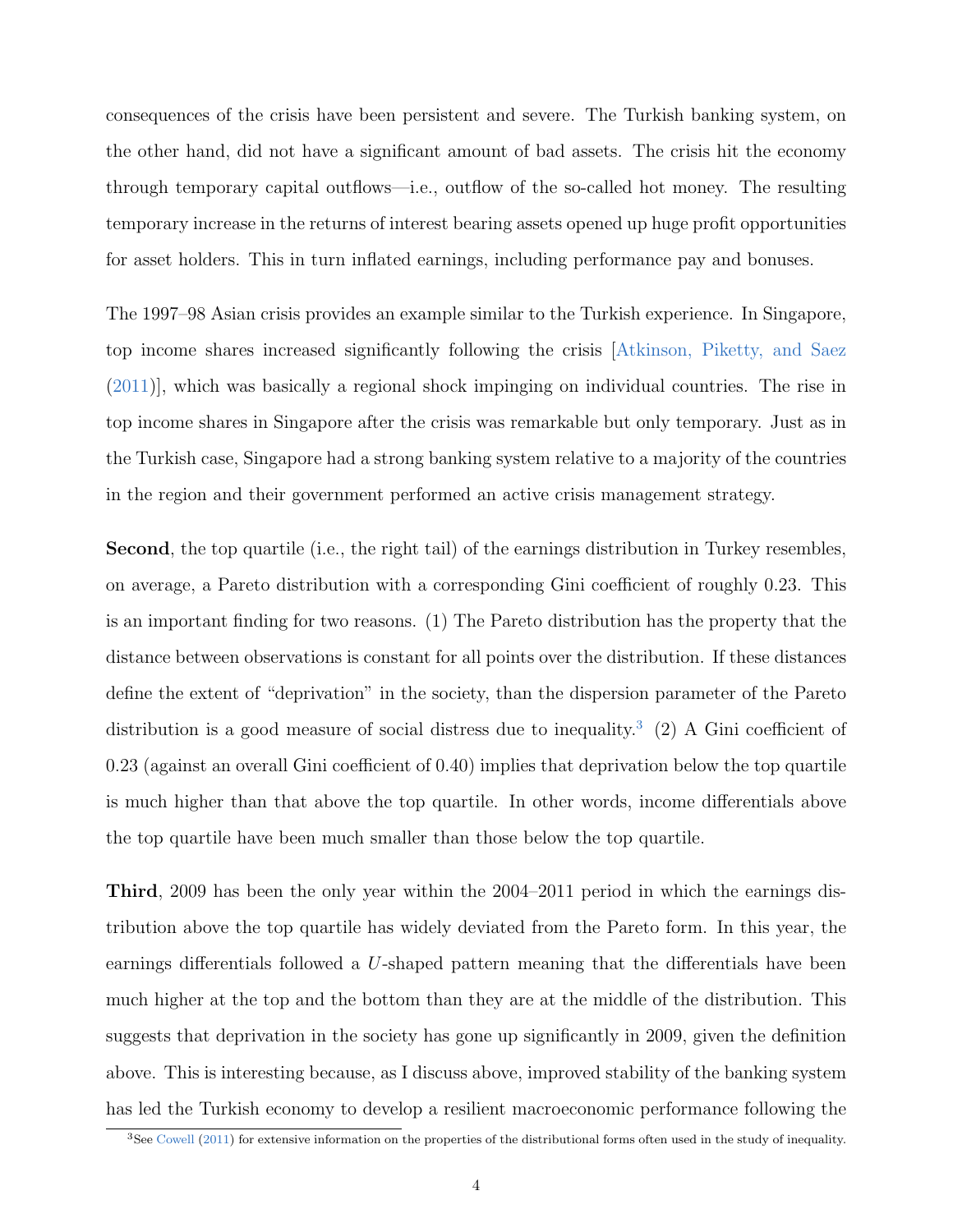global financial crisis, but it has also led to increased levels of distress in the society. This is also related to the pay comparisons literature. For example, Clark and Oswald (1996) find that a deterioration in the relative income perceptions in the society can lead to decreased job satisfaction and satisfaction from life in the overall. I conclude that a strong banking system can itself generate income polarization and deprivation in a country, when global crises lead to asymmetric income reallocations across sectors.

In terms of the statistical techniques used, this paper is closest to Saez (2001). Saez develops a method to measure income differentials over the earnings distribution to study optimal income taxation. I use his method to analyze the impact of the 2008 crisis on earnings differentials in Turkey. This method can be classified as a nonparametric method, because it enables the use of the raw data for the purpose of mapping the empirical earnings distribution into a certain set of formulas, using which one can estimate the effects of the crisis on several distributional outcomes. By using a non-parametric technique, I avoid imposing *a priori* functional form assumptions on the structure of earnings differentials.

The plan of the paper is as follows. Section 2 describes the details of the statistical model. Section 3 summarizes the data, presents the results, and elaborates the findings. Section 4 concludes.

#### 2 The Statistical Model

The statistical model builds on the method developed by Saez (2001). The main object that I focus attention throughout the paper is a truncated mathematical expectations operator. Let  $X \in \mathcal{X}$  be a random variable with support set  $\mathcal{X}$  and let x denote its realizations. I also let  $F_X(x)$  and  $f_X(x)$  denote the cumulative distribution function (cdf) and the probability distribution function (pdf) of this random variable, respectively. For algebraic simplicity, I assume that these functions are absolutely continuous in the support set  $\mathcal{X}$ . Then,

$$
\mathbb{E}[X|X>x] = \int_x^\infty \frac{z}{\int_x^\infty dF_X(z)} dF_X(z) \tag{2.1}
$$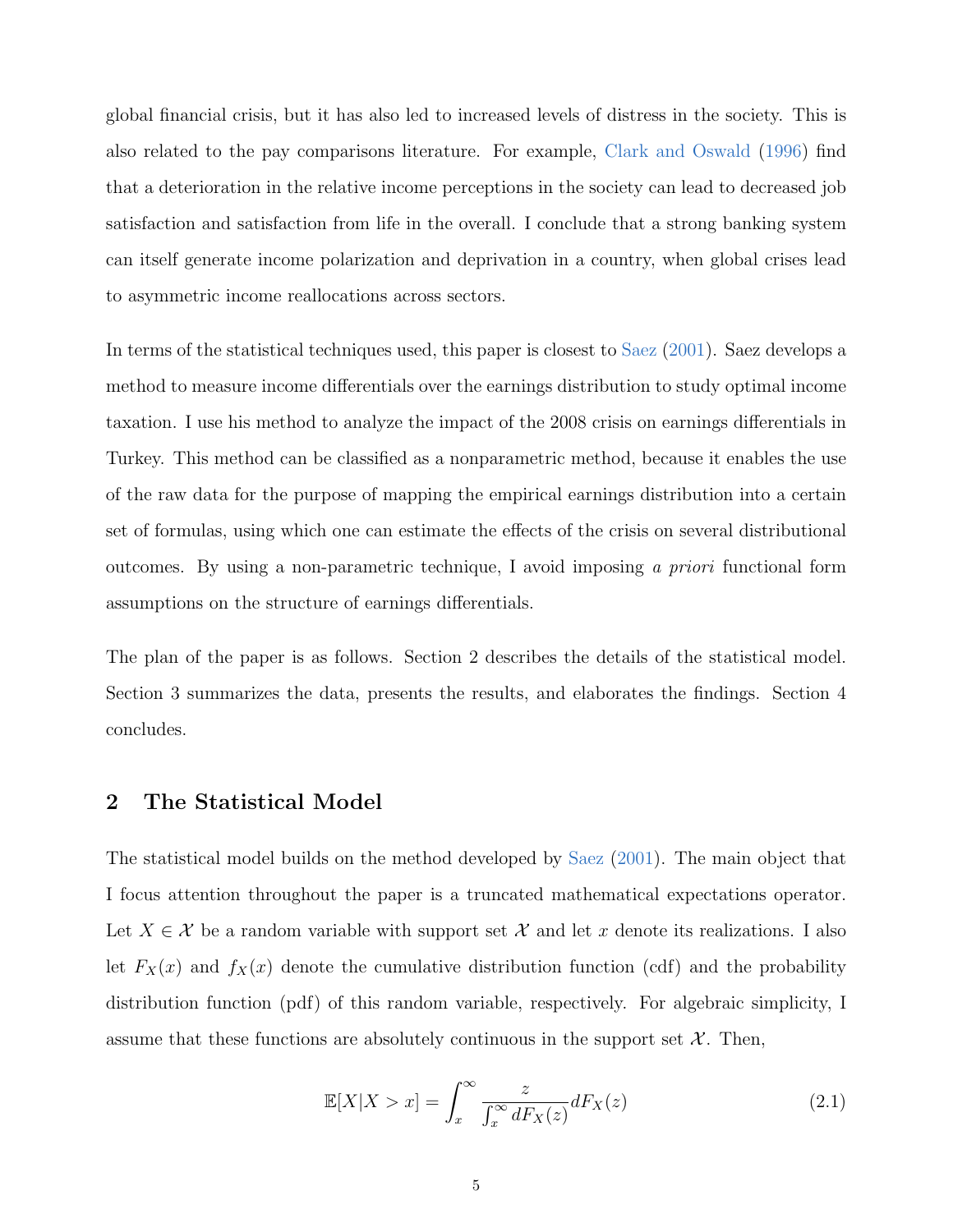is the (upper) truncated mean of the random variable  $X$ , where  $x$  is the truncation reference point.

Let  $d(x)$  be a twice continuously differentiable—ensured by the continuity of  $F_X$ —function of x as follows:

$$
d(x) = \frac{\mathbb{E}[X|X > x]}{x}.
$$
\n(2.2)

The intuition is the following.  $d(x)$  measures the distance between the observations on the right tail. A higher  $d(x)$  corresponds to a case in which these distances are larger. To put this statistical definition into specific context, suppose now that  $x$  refers to real earnings observations in a nationally representative micro-level dataset. If the depression stemming from being poor is proportional to the income gap, then  $d(x)$  can be interpreted as a measure of deprivation in the society. In other words, it is a comparison of the specific real earnings observation x to the mean real earnings above x. The functional form of  $d(x)$  depends on the shape and curvature of the cdf  $F_X$ .

A particular functional form that is used in the literature to study top incomes is the Pareto distribution. Let  $(\sigma - 1)X^{-\sigma}$  be the pdf of a Pareto random variable X over the support [1,  $\infty$ ). I assume  $\sigma > 2$  to ensure a finite variance. Lower  $\sigma$  means that the dispersion (and, therefore, inequality) is higher. The following proposition holds under the Pareto distribution assumption.

**Proposition 1.** If X is a Pareto random variable with a dispersion parameter  $\sigma > 2$ , then d(x) *is a constant. Specifically,*

$$
d(x) = \frac{\sigma - 1}{\sigma - 2}.\tag{2.3}
$$

PROOF: The proof simply follows applying the integration by parts formula on the integral

$$
\frac{1}{x}\int_x^\infty z dF_X(z). \blacksquare
$$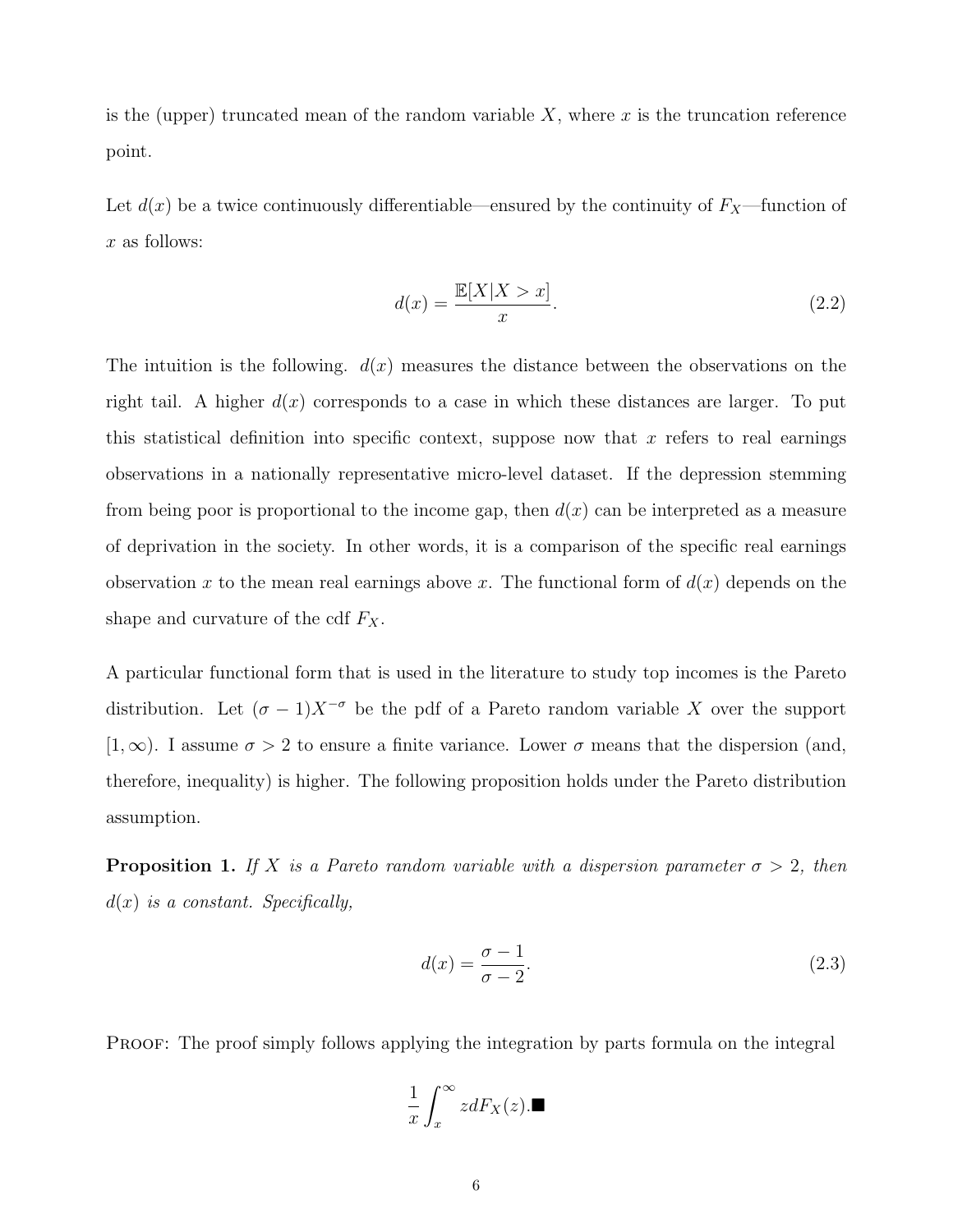In words, when  $F_X$  is of the Pareto form, then  $d(x)$  is a constant described perfectly by the dispersion parameter  $\sigma^4$ . In an application related to optimal high-income taxation in the US economy, Saez (2001) shows that the upper tail of the US earnings distribution resembles a Pareto distribution because  $d(x)$  is a constant.

In this framework, taking the truncated mean  $\mathbb{E}[X|X > x]$  to data without invoking a specific functional form in order to identify the properties of  $d(x)$  corresponds to a nonparametric identification strategy. Remember that  $d(x)$  is a direct measure of income differentials at the top of the earnings distribution. Parallel to this definition, I employ such a strategy to study the impact of the 2008 crisis on the differentials at the top of the earnings distribution. Specifically, I use the raw data to calculate  $d(x)$  for each potential realization x of the random variable X. The next section describes the data I use and presents the main findings in detail.

#### 3 Data and Findings

I use micro-level data from the Turkish Household Labor Force Survey (THLFS) conducted by the Turkish Statistical Institute (TURKSTAT) for the period 2004–2011. It is a large, survey-based, and nationally-representative dataset based on which the official unemployment and earnings statistics have been calculated and published. The sample I choose consists of employed individuals of age 16 and above. The earnings series are deflated taking 2004 as the base year; that is, I work with real earnings. The survey asks the after-tax monthly earnings (i.e., wage income plus other income including performance pay and bonuses). I annualize the monthly data in the analysis. Appropriate frequency weights are used in all calculations.

Figure (1) plots the main findings. This is basically a plot of  $d(x)$  (i.e., the coefficient) versus x, where x denotes the real earnings (plotted in the log scale). The plot is based on a yearby-year estimation of the coefficient,  $d(x)$ . The figure says that the distances are large for

$$
d(x) = \alpha^{-1/\lambda} \frac{e^{\alpha x^{\lambda}}}{x} \left[ \Gamma\left(1 + \frac{1}{\lambda}\right) + \gamma\left(1 + \frac{1}{\lambda}, \alpha x^{\lambda}\right) \right],
$$
\n(2.4)

<sup>&</sup>lt;sup>4</sup>Consider a Weibull example. Then  $\alpha\lambda X^{\lambda-1}e^{-\alpha X^{\lambda}}$  is the pdf of the Weibull random variable over the support  $[0,\infty)$ .  $\lambda>0$ is the shape parameter and  $\alpha > 0$  is the scale parameter. Then

where  $\Gamma(\cdot)$  is a Gamma function and  $\gamma(\cdot)$  is an incomplete Gamma integral. In this more general form,  $d(x)$  is a function of x, rather than a constant.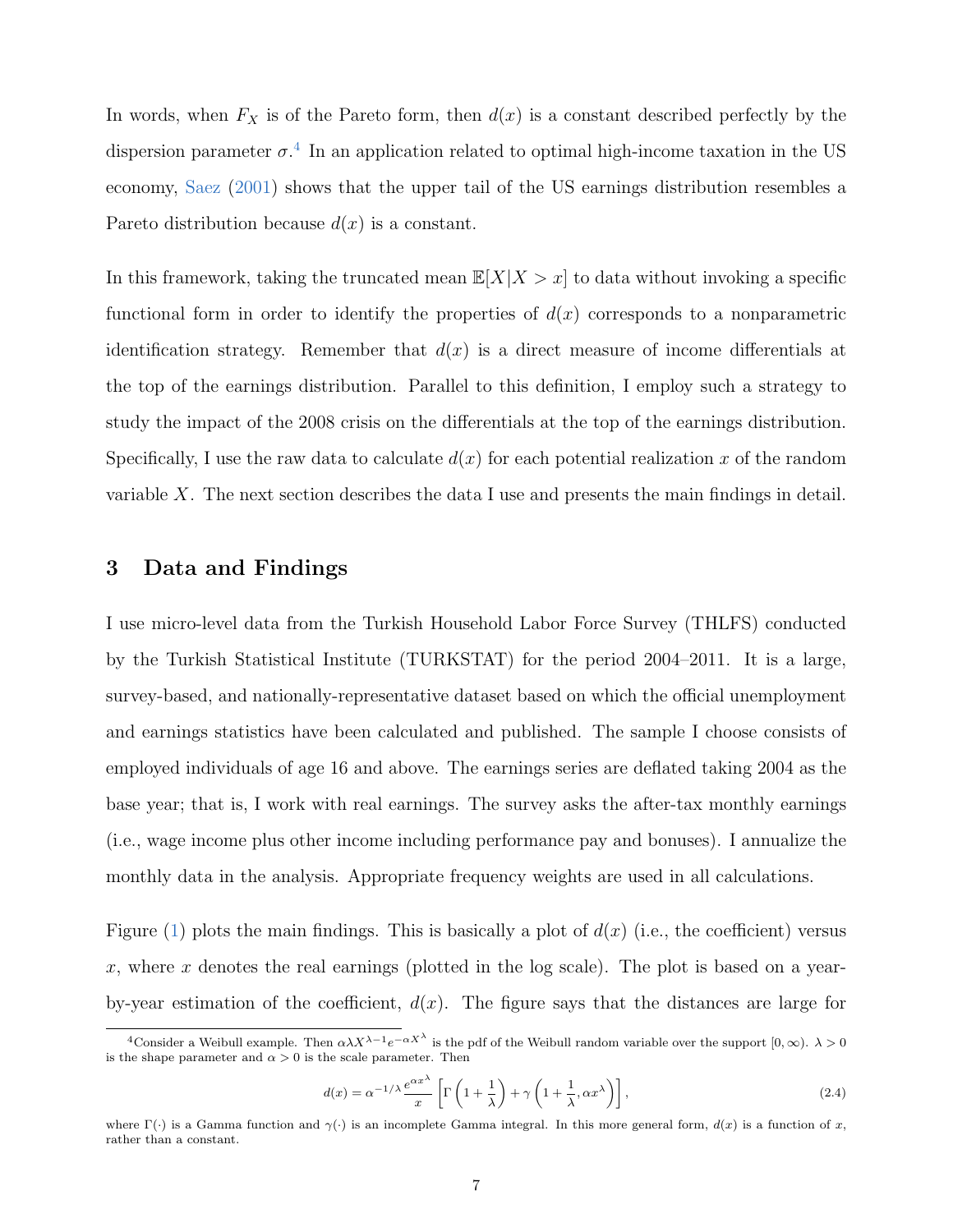the low earners, while they become smaller as real earnings increase. After some point, which roughly corresponds to the cutoff for the top quartile, the differentials are stabilized for all years in the data horizon, except 2009. In 2009, however, earnings differentials above the top quartile of the distribution have widened nonnegligibly contributing to increased polarization, inequality, and deprivation in the society.

Leaving out the year 2009, I observe a pretty stable and consistent pattern: in the upper quartile of the earnings distribution,  $d(x)$  roughly corresponds to a constant, which is approximately 1.57. From the Proposition 1, when  $d(x)$  is a constant, the earnings distribution resembles the Pareto form. Formally,  $d(x) = (\sigma - 1)/(\sigma - 2)$ , where  $\sigma > 2$  is the dispersion parameter of the earnings distribution.  $d(x) = 1.57$  means that  $\sigma \approx 3.75$ . From Aaberge  $(2007)$ , the Pareto distribution has a direct relationship with the Gini coefficient,  $\mathcal{G}$ , *via* the following formula:

$$
\mathcal{G} = \frac{1}{2(\sigma - 1) - 1}.\tag{3.1}
$$

Plugging  $\sigma = 3.75$  into this formula yields  $\mathcal{G} \approx 0.23$ . Considering that the estimated Gini coefficient for the entire earnings distribution is around 0.40 (see TURKSTAT), I conclude that the degree of inequality is much lower within the top quartile in Turkey, excluding 2009. Moreover, the level of deprivation in the upper quartile is a constant.

In 2009, however, I observe a wild deviation from the Pareto form, i.e.,  $d(x)$  is no more constant. In fact, an eyeball test reveals that  $d'(x) > 0$  in the top quartile. This means that distances among high earners (i.e., earnings above the top quartile) have increased systematically following the crisis. Although, the distances have gone back to pre-crisis levels within a year or so, the reaction of top incomes in 2009 has been quite remarkable. If earnings differentials describe the extent of deprivation (or social distress) in the society, then the estimates suggest that deprivation and polarization has gone up in 2009.

Another interesting observation is related to the movements in the share of the top percentile. Figure (2) plots the time-series behavior of the income share of the top one percent earners.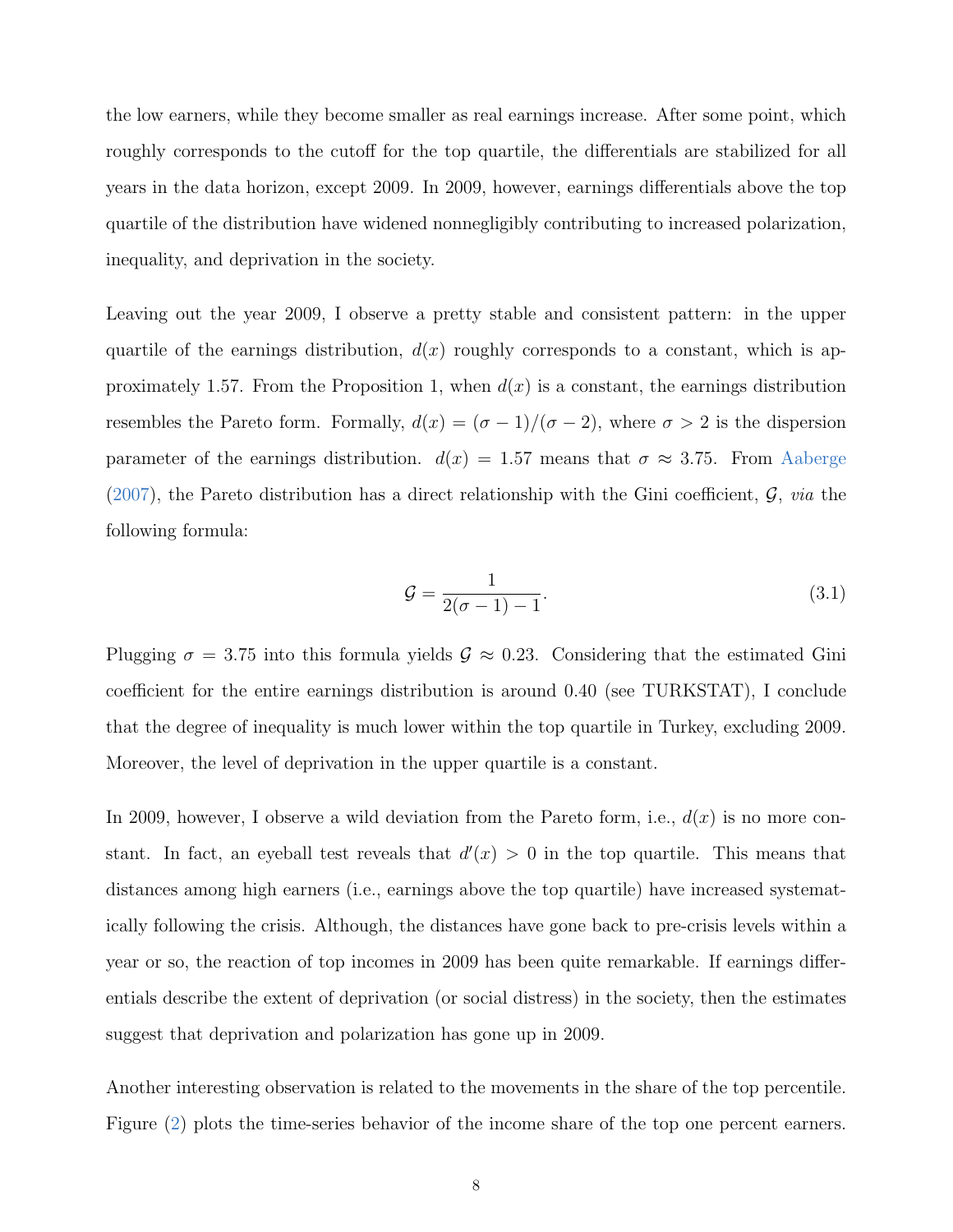The earnings share of the top percentile sharply increased to 8 percent in 2009, while it remained close to 5 percent before and after 2009. Same is true when one looks at the mean earnings in the top percentile rather than shares [see Figure (3)]. Clearly, there is a jump in 2009. The mean annual earnings in the top quartile have become around 66,000 Turkish Liras (in 2004 terms), whereas this amount stays around 40,000 Turkish Liras before and after 2009. The reported gap in mean earnings in the top percentile is more than 50% when the pre- and post-crisis periods are compared. This suggests that widening earnings differentials in the top quartile comes mainly from the developments in the top percentile. However, as Table (1) suggests, there is a widening in earnings differentials in the top decile. This means that top earnings have moved up altogether, but the movement is larger in the top percentile.

I also check whether or not any compositional shifts in the observable worker characteristics can explain the jump in the top percentile in 2009. Table (2) summarizes the demographic composition of the top percentile individuals in the sample from 2004 to 2011. I see no obvious demographic compositional change pattern that may directly lead to a jump in the top percentile earnings shares in 2009. Nevertheless, I see slightly more females than males, younger than older, married than nonmarried, urban than rural, tenured than nontenured, and educated than uneducated workers within the top percentile in 2009.

The literature investigating the determinants of the movements in top income shares focuses on individual country experiences to be able to put together a coherent story that would enhance our understanding of the main mechanisms at work. In this study, I concentrate on the effect of the 2008 crisis on top labor income shares and on earnings differentials in Turkey. The consensus in the existing literature—based on country experiences—is that crises, especially banking crises, tend to reduce top income shares. Roine, Vlachos, and Waldenstrom (2009) show that the share of top incomes is positively correlated with GDP growth. Specifically, they find using cross-country data that a financial crisis permanently reduces the share of top percentile by about 0.2 percentage points for each year of the crisis.

However, as my findings suggest, the share of the top labor incomes has increased right after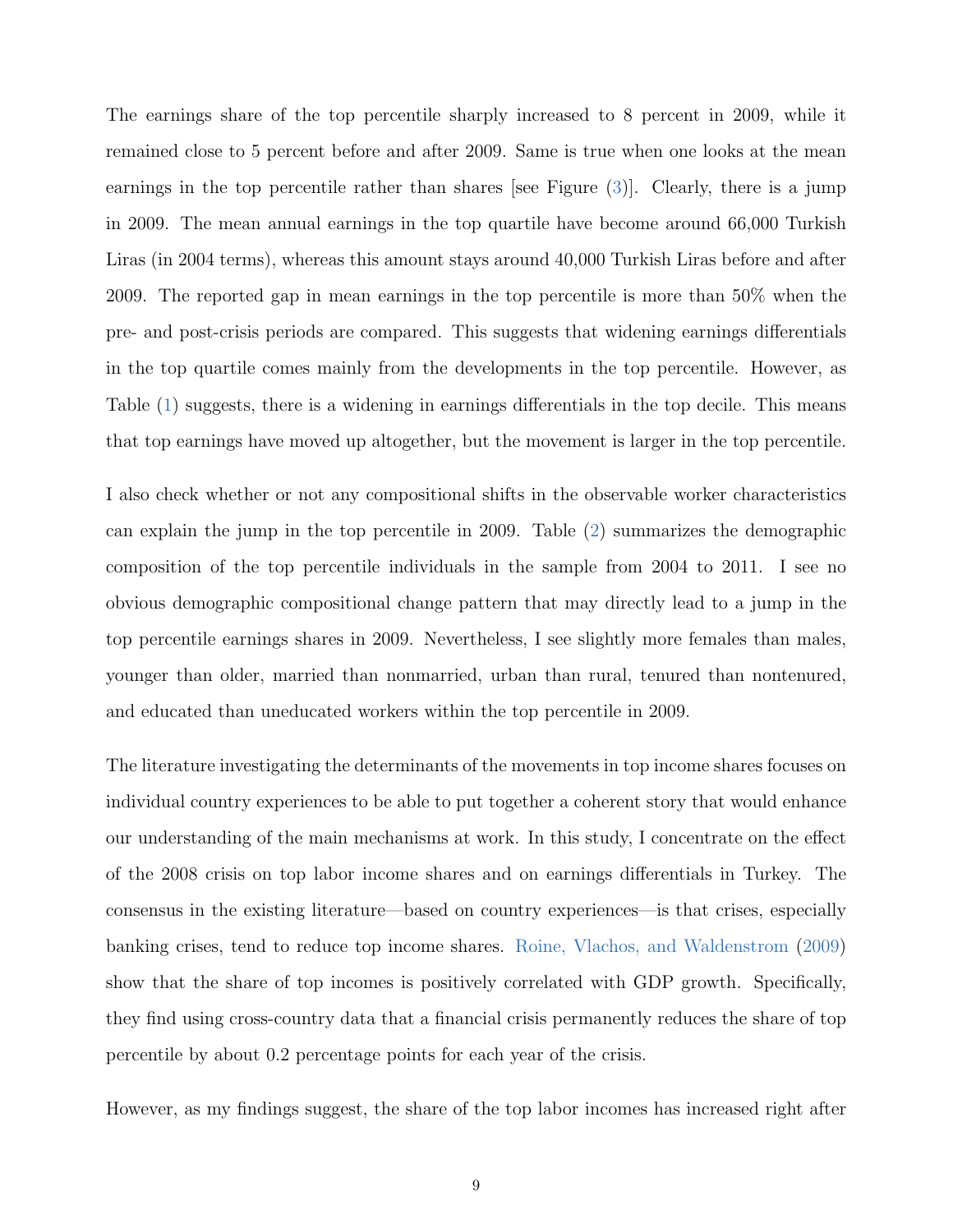the crisis in Turkey. The increase is observed above the top decile, but the most notable movement is in the top percentile. This is in stark contrast with the well-documented positive relationship between the GDP growth rates and top income shares. What is the explanation? I propose the health of the local banks as an important determinant of the link between crises and top income shares. The Turkish banks were quite "healthy" when the crisis hit. Interest rates went up following the initial shocks. This lead to tightening in the credit markets, which led to deterioration in the financial conditions of the small firms in the real economy; but, at the same time, banks made enormous profits through their holdings of interest bearing assets (mostly treasury bills). The temporary increase in the returns of interest bearing assets opened up huge profit opportunities for asset holders, which were large firms and banks. This in turn inflated earnings, including performance pay and bonuses. As a result, in the Turkish example, small firms and entrepreneurs suffered, but large firms, banks, and high earners benefited the crisis.

I conclude that in assessing the effects of crises on inequality, a well-founded link between the financial sector and the individual-level earnings has to be established. The Turkish case study and its comparison with the US/European experiences suggest that how the crises affect the financial sector is the key to understanding how a negative shock can diffuse into the income distribution in an economy. Theoretical macro models studying the effect of crises on income inequality should, therefore, focus on the financial sector and its role in transmitting the shock waves to the rest of the economy.

#### 4 Concluding Remarks

In this paper, I use a nonparametric technique to estimate the effect of the 2008 crisis on earnings differentials in the Turkish economy. The Turkish case is particularly interesting, because the strong banking system in Turkey has led the economy to react much more efficiently to the crisis than most of the developed countries did. The focus is on labor income. I show that earnings differentials above the top quartile have widened within the year following the crisis. Moreover, the share of the top percentile has jumped to 8 percent, which was around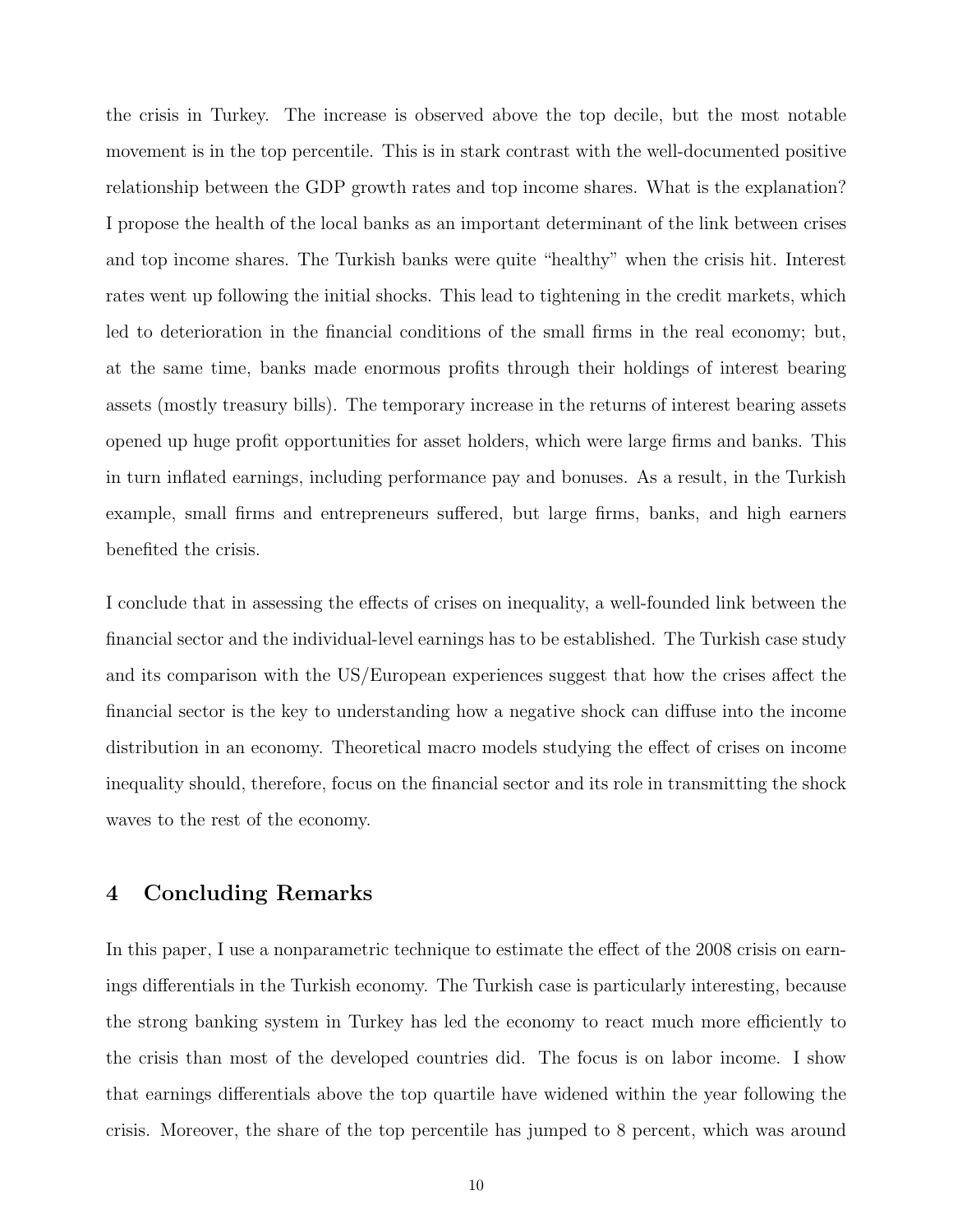5 percent before the crisis. I also find that a normalization process has operated and the pre-crisis standards have been reached from 2010 on.

These results are contrary to the emerging consensus that income differentials shrink following the financial crises. The main observation is that the existence of a strong domestic banking system can lead to increased income polarization in the economy, when global crises lead to asymmetric income reallocations across sectors. Increased profitability of the banking system, which brings together higher performance pay and bonuses to top employees may have contributed to this outcome. Finally, I argue that the feeling of deprivation in the society may have gone up significantly in 2009, if one defines earnings differentials as a direct measure of deprivation.

These results inform the theoretical studies of the connection between crises and income inequality. Specifically, this study suggests that a theoretician who is trying to understand how crises affect the structure of inequality in the society should focus on the role and state of the financial sector—i.e., the banks and other intermediaries.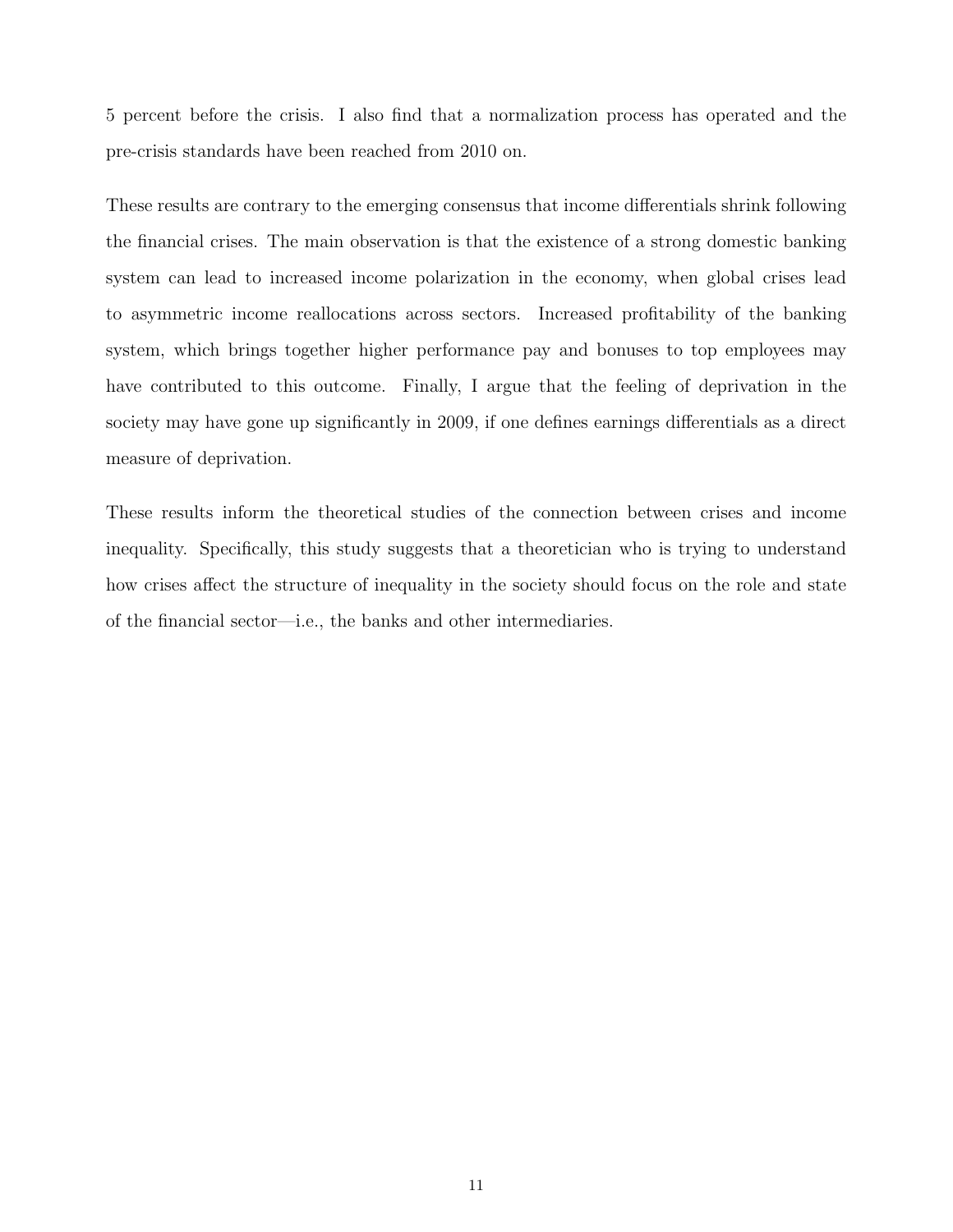### References

- Aaberge, R. (2007): "Gini's Nuclear Family," *Journal of Economic Inequality*, 5, 305–322.
- Atkinson, A. B. and S. Morelli (2011): "Economic Crises and Inequality," Unpublished manuscript, University of Oxford.
- Atkinson, A. B., T. Piketty, and E. Saez (2011): "Top Incomes in the Long Run of History," *Journal of Economic Literature*, 49, 3–71.
- Bell, B. and J. van Reenen (2010): "Bankers Pay and Extreme Wage Inequality in the UK," Unpublished manuscript, London School of Economics.
- Clark, A. E. and A. J. Oswald (1996): "Satisfaction and Comparison Income," *Journal of Public Economics*, 61, 359–381.
- Cowell, F. A. (2011): *Measuring Inequality*, Oxford, UK: Oxford University Press, 3rd ed.
- Fitoussi, J. P. and F. Saraceno (2010): "Europe: How Deep Is a Crisis? Policy Responses and Structural Factors Behind Diverging Performances," *Journal of Globalization and Development*, 1, 1–17.
- Kumhof, M. and R. Ranciere (2010): "Inequality, Leverage, and Crises," IMF Working Paper 10/268.
- LEE, S. J. AND J. D. ROSE (2010): "Profits and Balance Sheet Developments at U.S. Commercial Banks in 2009," Federal Reserve Bulletin, May 2010, A1–A37.
- MORELLI, S. (2011): "Banking Crises and Stock Market Crashes in US: The Response of Top Shares in Historical Perspective," Unpublished manuscript, Oxford University.
- PHILIPPON, T. AND A. RESHEF (2012): "Wages and Human Capital in the U.S. Finance Industry: 1909–2006," *Quarterly Journal of Economics*, 127, 1551–1609.
- PIKETTY, T., E. SAEZ, AND S. STANTCHEVA (2013): "Optimal Taxation of Top Labor Incomes: A Tale of Three Elasticities," *American Economic Journal: Economic Policy*, forthcoming.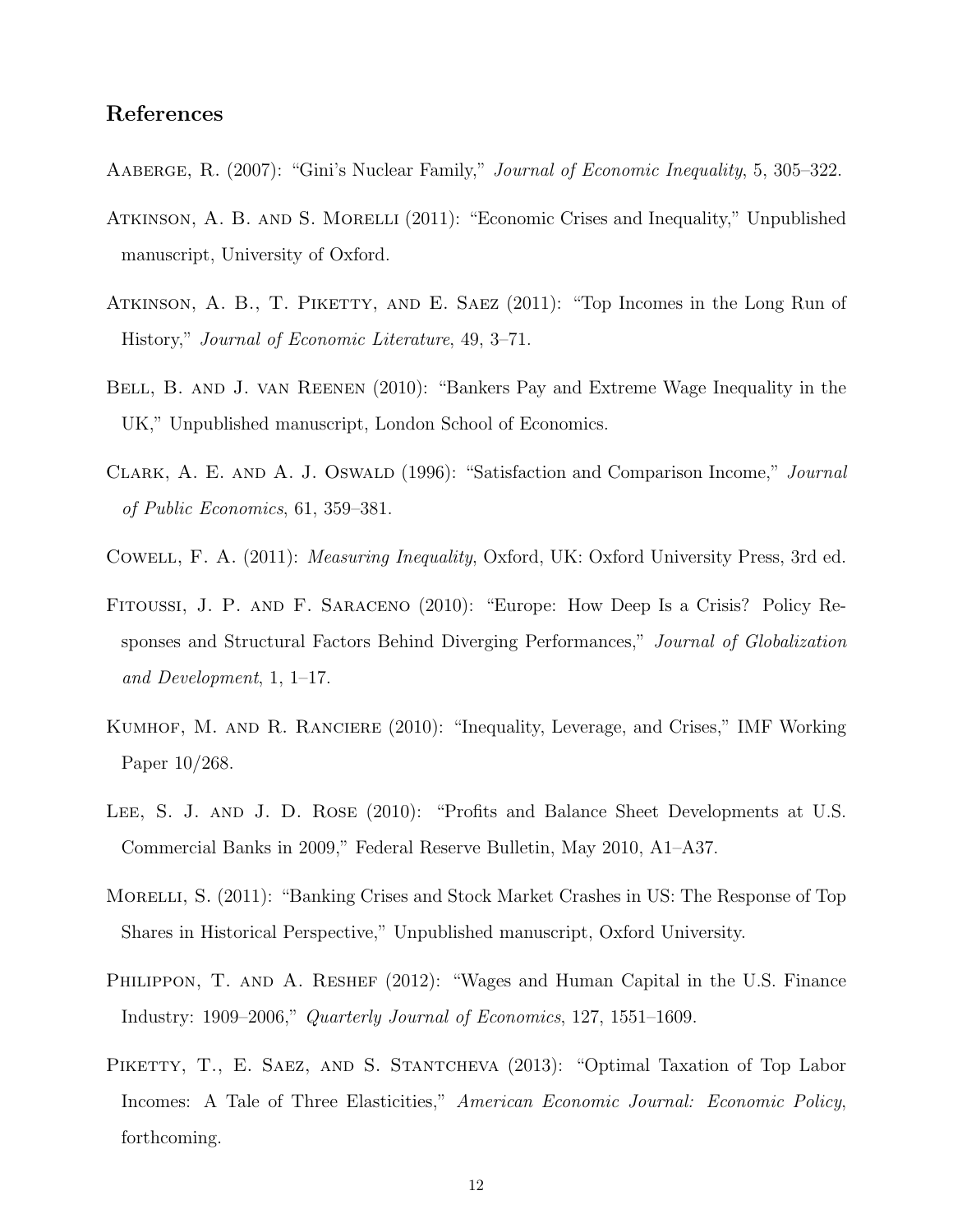- Rajan, R. G. (2010): *Fault Lines: How Hidden Fractures Still Threaten the World Economy*, Princeton, NJ: Princeton University Press.
- ROINE, J., J. VLACHOS, AND D. WALDENSTROM (2009): "The Long-Run Determinants of Inequality: What Can We Learn from Top Income Data?" *Journal of Public Economics*, 93, 974–988.
- Saez, E. (2001): "Using Elasticities to Derive Optimal Income Tax Rate," *Review of Economic Studies*, 68, 205–229.
- ——— (2008): "Striking It Richer: The Evolution of Top Incomes in the United States," *Pathways Magazine*, Stanford Center for the Study of Poverty and Inequality, Winter 2008, 6–7 (updated March 2012).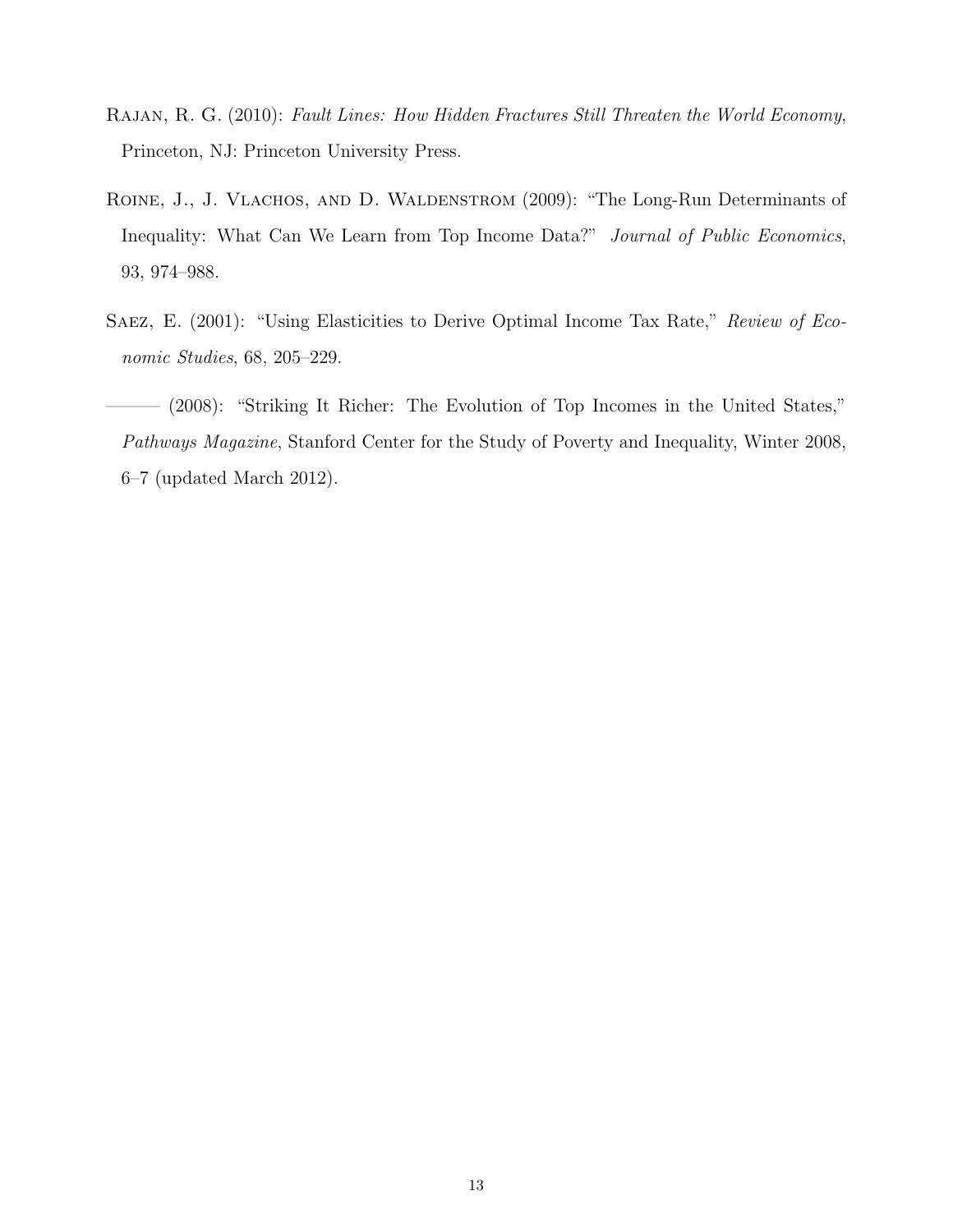

Figure 1: ESTIMATES. The vertical axis plots  $d(x)$  versus x in the horizontal axis for each year. Note that x denotes log real earnings. The deviant plot with a red color is for year 2009.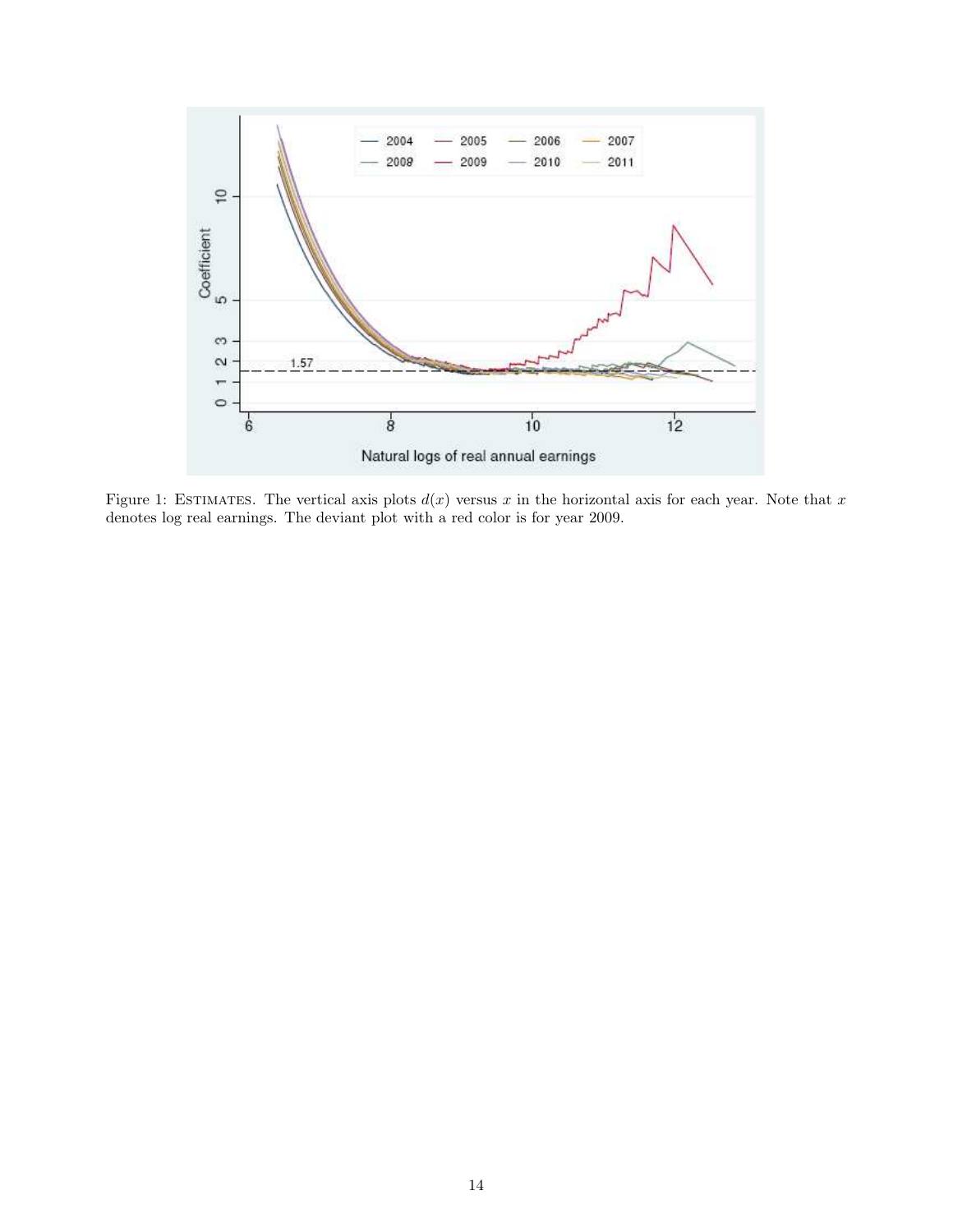

Figure 2: EARNINGS SHARE OF THE TOP PERCENTILE. The vertical axis denotes the share of top percentile earnings in total earnings. Appropriate frequency weights are used.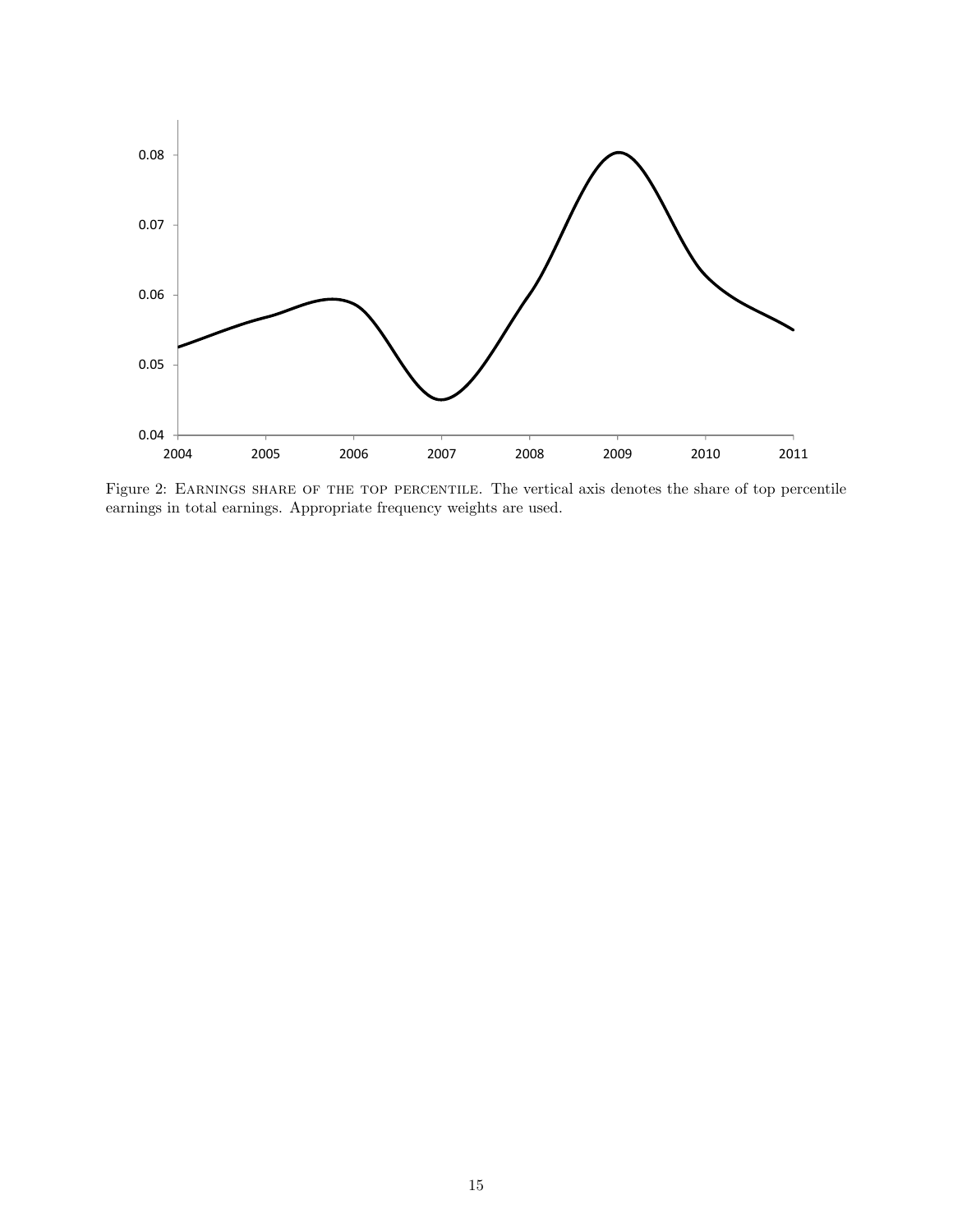

Figure 3: AVERAGE EARNINGS IN THE TOP PERCENTILE. The vertical axis denotes the mean real earnings (in thousand Turkish Liras) in the top percentile for the corresponding years. Appropriate frequency weights are used.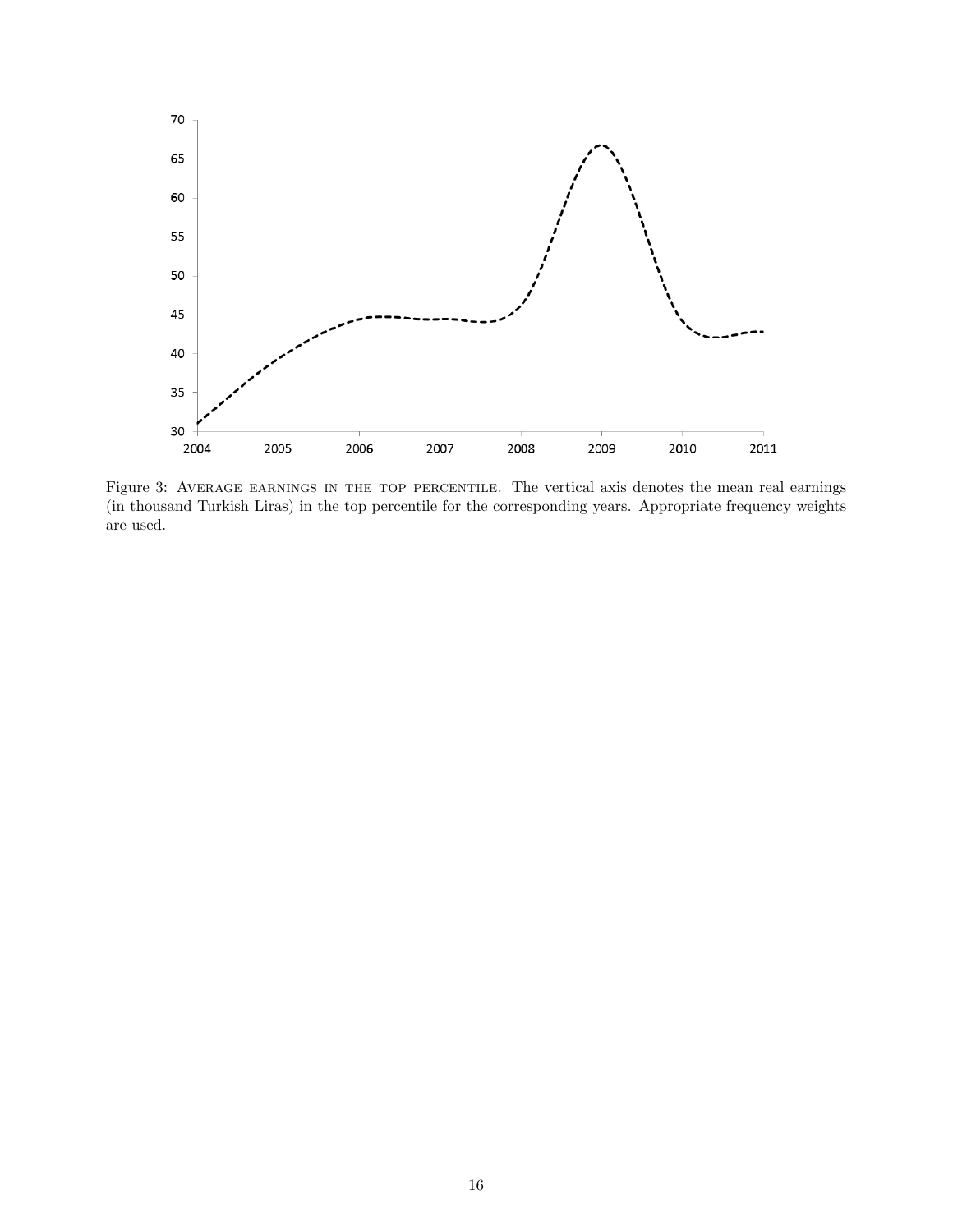|  |  |  | 2004 2005 2006 2007 2008 2009 2010 2011                       |  |
|--|--|--|---------------------------------------------------------------|--|
|  |  |  | $x > 99$ 0.053 0.057 0.059 0.045 0.06 <b>0.08</b> 0.063 0.055 |  |
|  |  |  | $x \ge 95$ 0.149 0.16 0.165 0.159 0.164 0.177 0.164 0.169     |  |
|  |  |  | $x \ge 90$ 0.262 0.254 0.268 0.258 0.269 0.275 0.261 0.244    |  |
|  |  |  | $x \ge 75$ 0.463 0.476 0.446 0.49 0.488 0.485 0.483 0.491     |  |

Table 1: Top labor income shares. The cells of the table describe the top labor income shares for the upper 1%, 5%, 10%, and 25% of the working population, respectively, from 2004 to 2011. For example, the entry 0.463 in 2004 for  $x \ge 75$  should be read as follows: in 2004, the upper 25% of the working population earn 46.3% of the total labor incomes in Turkey. The numbers in red color highlight the earnings polarization experienced after the 2008 crisis. Appropriate frequency weights are used.